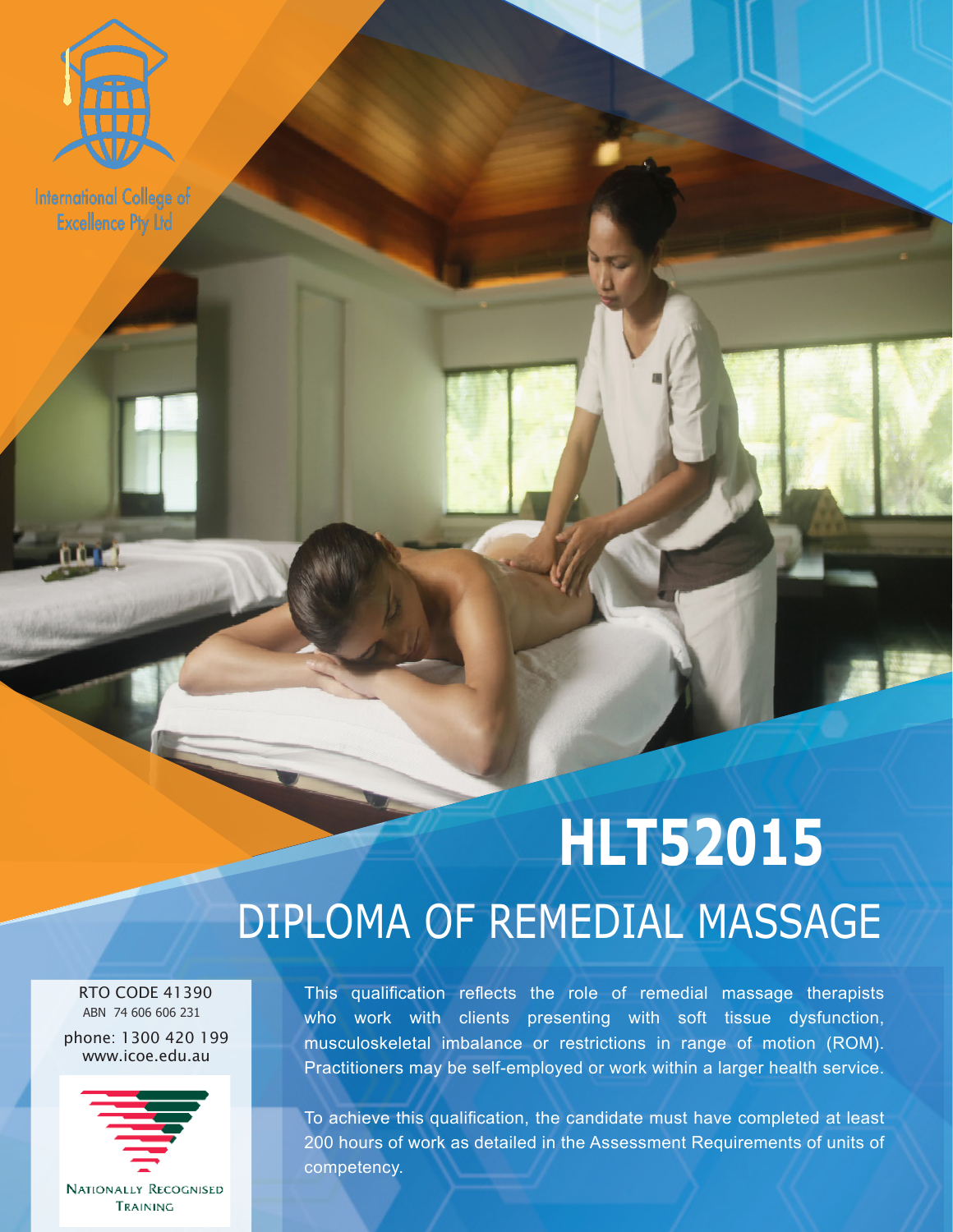

## **Diploma of Remedial Massage HLT52015**

### ENTRY REQUIREMENTS

There are no formal academic requirements for this qualification, however ICOE requires that all learners:

- Be at least 18 years old;
- Have the physical capacity to perform sustained CPR for at least two minutes. They are also required to physically perform massage therapy for a minimum of between 40 - 60 minutes continuously which includes bending and stretching.;
- Participate in a minimum of 200 hours of unpaid work placement;
- Have existing experience as a massage therapist;
- Successfully complete the pre-enrolment interview including the LLN Assessment; and
- Nominate and have approved by the college a suitable workplace with all necessary resources to complete the practical components of the course.

#### RECOGNITION OF PRIOR LEARNING

Students can apply for Recognition of Prior Learning (RPL) for this qualification, and all students will be offered this option upon enrolment into the course. Please talk to one of our support officers for further information.

#### VOCATIONAL OUTCOMES

Job titles with this qualification include Remedial Therapist, Remedial Massage Therapist and Remedial Massage Practitioner.

This qualification allows people to work

- A clinic
- A health service
- A palliative care facility
- A hospital
- A spa facility • Gyms and sporting clubs

#### WORK PLACEMENT

- Students will be required to complete a minimum of 200 hours of work placement in quality Health Services with Massage facilities Clinic.
- The work place clinic must be approved by the RTO and be a regulated clinical environment that reflects workplace conditions and meet the requirements of the industry operating conditions, including provision of services to the general public.
- This work placement will need to be organised by each individual student. The RTO will help to secure a suitable workplace for students who cannot find a workplace where they can practice and develop their newly learned skills.

#### INTERNATIONAL COLLEGE OF EXCELLENCE

**CONTACT US CONTACT US CONTACT US** 

info@icoe.edu.au

1300 420 199 www.icoe.edu.au

Ground Floor | 83-85 Chandos Street ST LEONARDS, NSW 2065